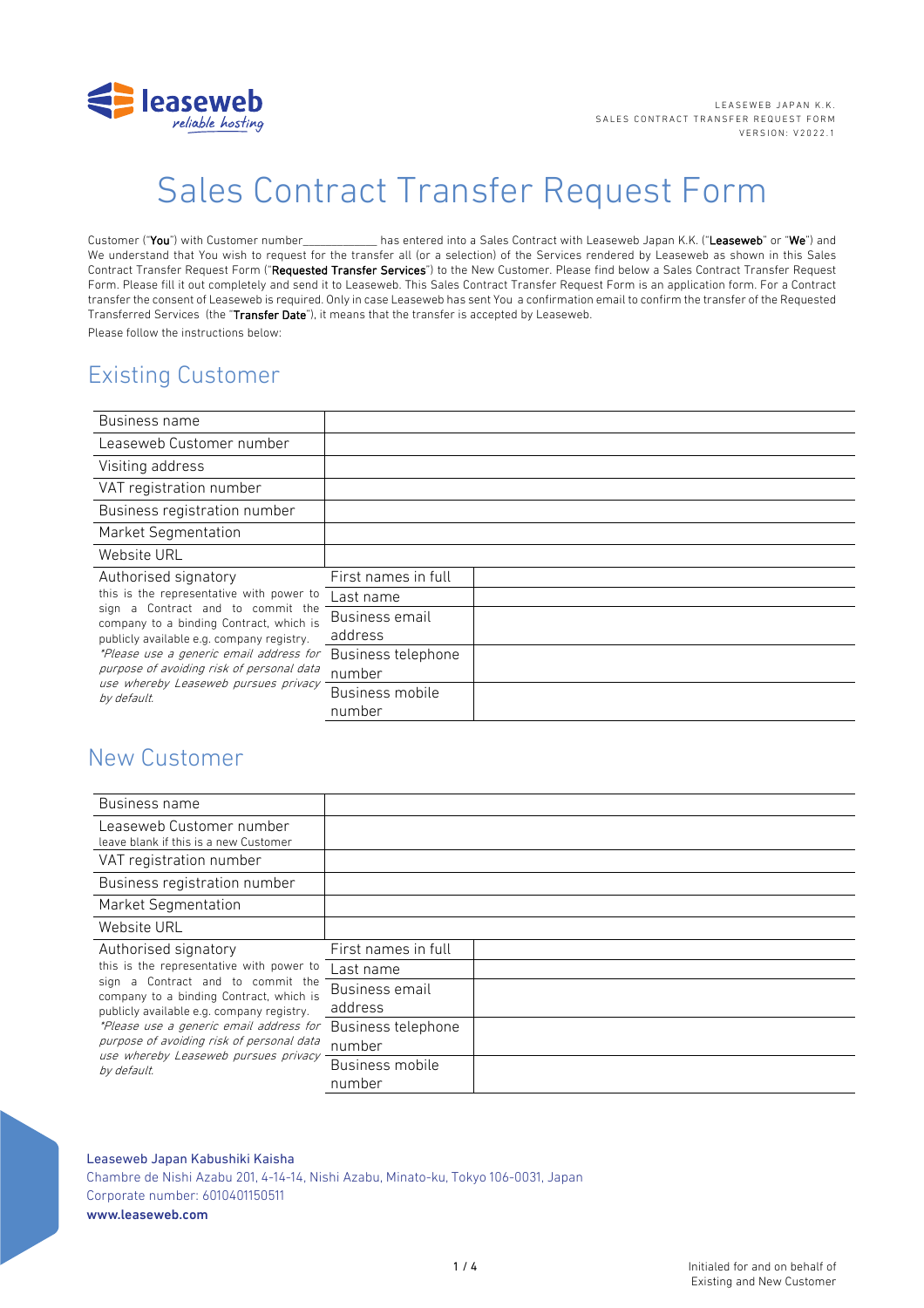

# New Customer

Visiting address Address Zipcode City Country Postal address Address Zipcode City Country Billing address Address Zipcode City Country Primary contact person (if not the same as authorized signatory) First names in full Last name Business email address Business telephone number Business mobile number Technical department contact Business email

number Financial department contact Business email address Business telephone number

# Requested Transfer Services:

# All Services:

YES, requested transfer for all Services

NO, requested transfer for the following Services:

Leaseweb Japan Kabushiki Kaisha Chambre de Nishi Azabu 201, 4-14-14, Nishi Azabu, Minato-ku, Tokyo 106-0031, Japan Corporate number: 6010401150511 www.leaseweb.com

address

Business telephone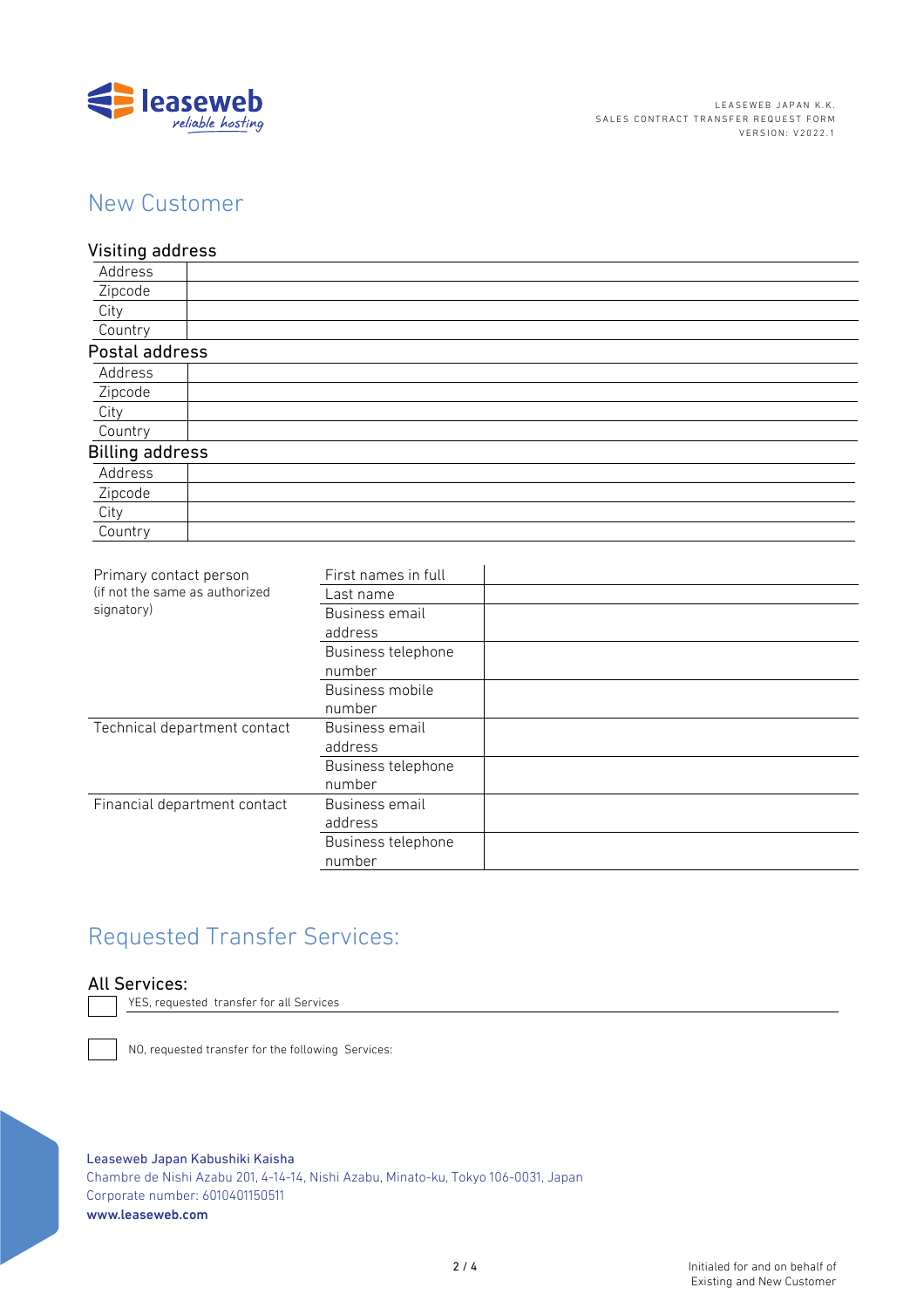

# Requested Transfer Services (specify Service(s) ID's):

The Service ID can be found in the Customer Portal

| .ن |                                                                                                                                                                                                                                |
|----|--------------------------------------------------------------------------------------------------------------------------------------------------------------------------------------------------------------------------------|
| 4. |                                                                                                                                                                                                                                |
| b. |                                                                                                                                                                                                                                |
|    | the contract of the contract of the contract of the contract of the contract of the contract of the contract of the contract of the contract of the contract of the contract of the contract of the contract of the contract o |

Please attach a separate overview signed by both parties if more space is required

### Reason for Requested Transfer of Services above:

- o Sale of Business including the Requested Transfer of Services based on a Purchase Asset agreement including existing supplier contracts, please add and provide such contracts for proof.
- o Other, namely

# **Leaseweb only accepts Sales Contract Transfer Request once per calendar year, unless Customer provides specific circumstances for exemption that you need to proof to Leaseweb case by case.**

# Terms and conditions:

### 1. ASSIGNMENT AND TRANSFER; SUBJECT TO APPROVAL

**1.1.** Under the conditions precedent that (i) Leaseweb grants its written consent and cooperation by means of its email confirmation; and (ii) Existing Customer has paid all sums that are due and payable by Customer to Leaseweb, Existing Customer herewith assigns and Leaseweb agrees to the transfer to New Customer, and New Customer herewith accepts from Existing Customer, the Requested Transfer Services and all of Existing Customer's rights and obligations towards Leaseweb under the Sales Contract, with effect from the Transfer Date.

# 2. APPLICABLE CONTRACT DOCUMENTATIONS

**2.1.** New Customer is aware that Leaseweb applies B2B Sales Terms and Conditions, which B2B Sales Terms and Conditions include provisions to ensure compliance with the General Data Protection Regulation, and Acceptable Use Policies with respect to the use of its Services and that such are applicable to – and part of - the Requested Transfer Services. New Customer is further aware that the scope and nature of the services offered by Leaseweb are set forth in the Services Specifications, that the performance parameters or service levels with respect to the services offered by Leaseweb are set forth in the Support and Service Levels; and that such are applicable to -and part of- the Requested Transfer Services.

**2.2.** Existing Customer and New Customer hereby assume and agree that as from the Transfer Date the Sales Terms and Conditions, the Policies, Services Specifications, Support and Service Levels and the applicable privacy statement have been made available electronically and are published at https://www.leaseweb.com/legal.

# 3. LIABILITY

**3.1.** Existing Customer will remain liable for payments before Transfer Date as well as for payments after Transfer Date in the event the New Customer does not fulfill its payment obligation for the Transferred Services.

**3.2.** After Transfer Date, New Customer will be liable for the payments of all the Requested Transfer Services.

#### 4. NON-ASSIGNMENT

**4.1.** If any Special Conditions as special contract rights were mutually agreed upon between Leaseweb and the Existing Customer, these Special Conditions are not eligible for any assignment. As a result, these Special Conditions will not deemed to be assigned or transferred to New Customer and the New Customer is not entitled to any Special Conditions that were agreed with the Existing Customer.

### Leaseweb Japan Kabushiki Kaisha Chambre de Nishi Azabu 201, 4-14-14, Nishi Azabu, Minato-ku, Tokyo 106-0031, Japan Corporate number: 6010401150511 www.leaseweb.com